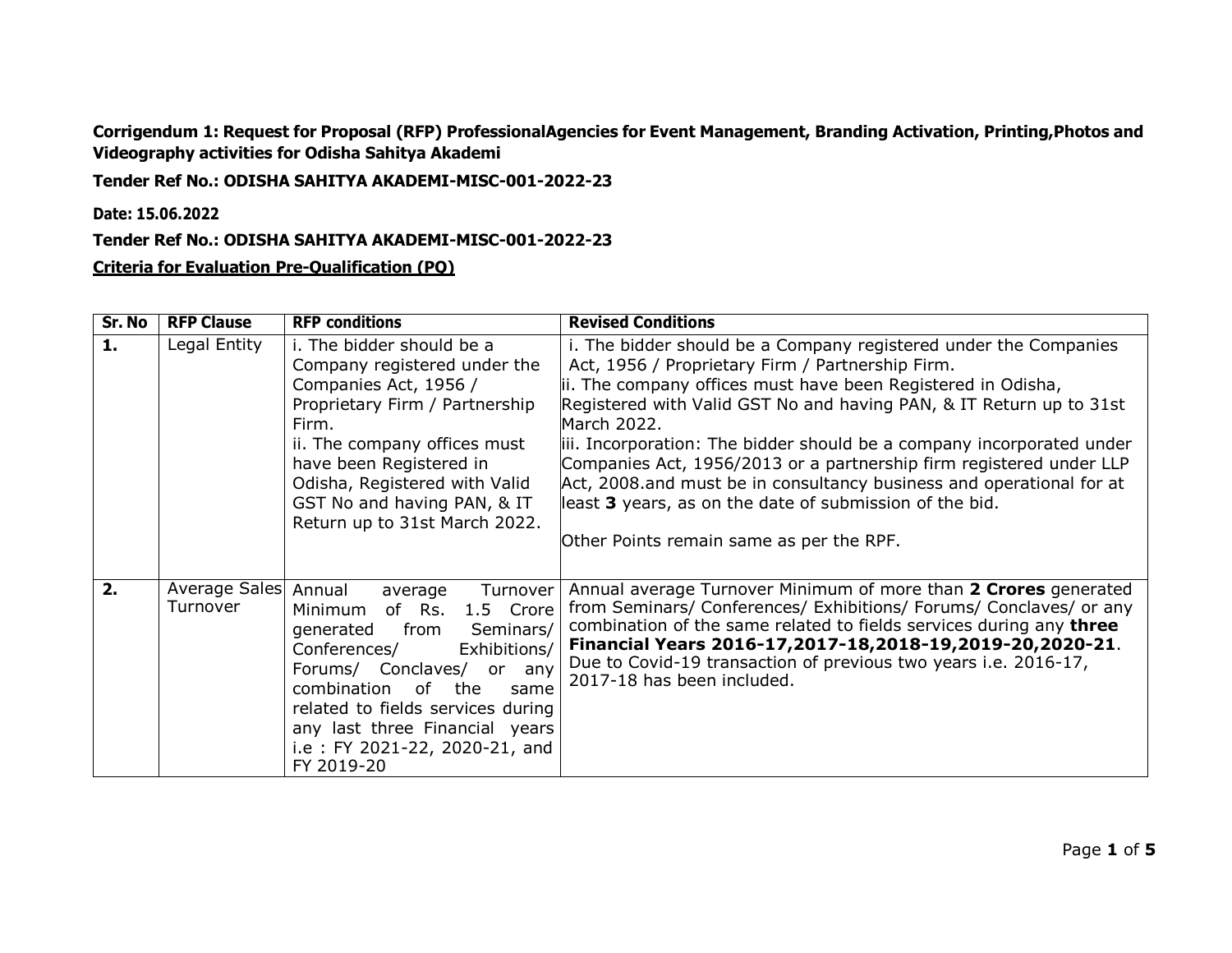| Sr. No                    | <b>RFP Clause</b>          | <b>RFP</b> conditions                                                                                                                                                                                                                                                                                                                                                                                                                                                                                                                                                                                                                                                                                                                                                                                                                                                                                                             | <b>Revised Conditions</b>                                                                                                                                                                                                                                                                                                                                                                                                                                                                                                                                                                                                                                                                                                                                                                                                                                                                          |
|---------------------------|----------------------------|-----------------------------------------------------------------------------------------------------------------------------------------------------------------------------------------------------------------------------------------------------------------------------------------------------------------------------------------------------------------------------------------------------------------------------------------------------------------------------------------------------------------------------------------------------------------------------------------------------------------------------------------------------------------------------------------------------------------------------------------------------------------------------------------------------------------------------------------------------------------------------------------------------------------------------------|----------------------------------------------------------------------------------------------------------------------------------------------------------------------------------------------------------------------------------------------------------------------------------------------------------------------------------------------------------------------------------------------------------------------------------------------------------------------------------------------------------------------------------------------------------------------------------------------------------------------------------------------------------------------------------------------------------------------------------------------------------------------------------------------------------------------------------------------------------------------------------------------------|
| $\overline{\mathbf{3}}$ . | Net Worth                  | The net worth of the bidder in<br>the three financial years should<br>be positive. i.e. FY 2021-22,<br>2020-21, and FY 2019-20                                                                                                                                                                                                                                                                                                                                                                                                                                                                                                                                                                                                                                                                                                                                                                                                    | The net worth of the bidder in the five financial years should be<br>positive. i.e. FY: 2016-17,2017-18,2018-19,2019-20,2020-21                                                                                                                                                                                                                                                                                                                                                                                                                                                                                                                                                                                                                                                                                                                                                                    |
| 4.                        | Technical<br>Capability -1 | Bidder must have successfully<br>undertaken at least the following<br>numbers domestic events of<br>repute organized by the firm of<br>value specified herein during the<br>last three financial years i.e. FY<br>2021-22, 2020-21, and FY<br>2019-20 · One project of similar<br>nature not less than the amount<br>Rs. 2 lakh; OR . Two projects of<br>similar nature each of which not<br>less than the amount Rs. 1<br>Crore; OR . Three projects of<br>similar nature each of which not<br>less than the amount Rs. 80<br>Lakh 'Similar Nature' is defined<br>as, Seminars/<br>Conferences/Exhibitions/Forums<br>/Conclaves/ or any combination<br>of the same related to fields of<br>Infrastructure Sector/Health<br>/Financing /Investments or any<br>other similar field for a State<br>Government/Central<br>Government/National apex<br>chamber/PSU's/any Government<br>of India event within<br>India/Private Sector. | Bidder must have successfully undertaken at least the following<br>numbers domestic events of repute organized by the firm of value<br>specified herein during the last five financial years i.e. FY 2016-<br>17,2017-18, 2018-19,2019-20,2020-21<br>One project of similar nature not less than the amount Rs. 50<br>lakhs; OR<br>Two projects of similar nature each of which not less than the<br>amount Rs. 30 lakhs; OR<br>Three projects of similar nature each of which not less than the<br>amount Rs. 20 lakhs<br>'Similar Nature' is defined as, Seminars/<br>Conferences/Exhibitions/Forums/Conclaves/ or any combination of the<br>same related to fields of Infrastructure Sector/Health /Financing<br>/Investments or any other similar field for a State<br>Government/Central Government/National apex chamber/PSU's/any<br>Government of India event within India/Private Sector. |
|                           |                            |                                                                                                                                                                                                                                                                                                                                                                                                                                                                                                                                                                                                                                                                                                                                                                                                                                                                                                                                   |                                                                                                                                                                                                                                                                                                                                                                                                                                                                                                                                                                                                                                                                                                                                                                                                                                                                                                    |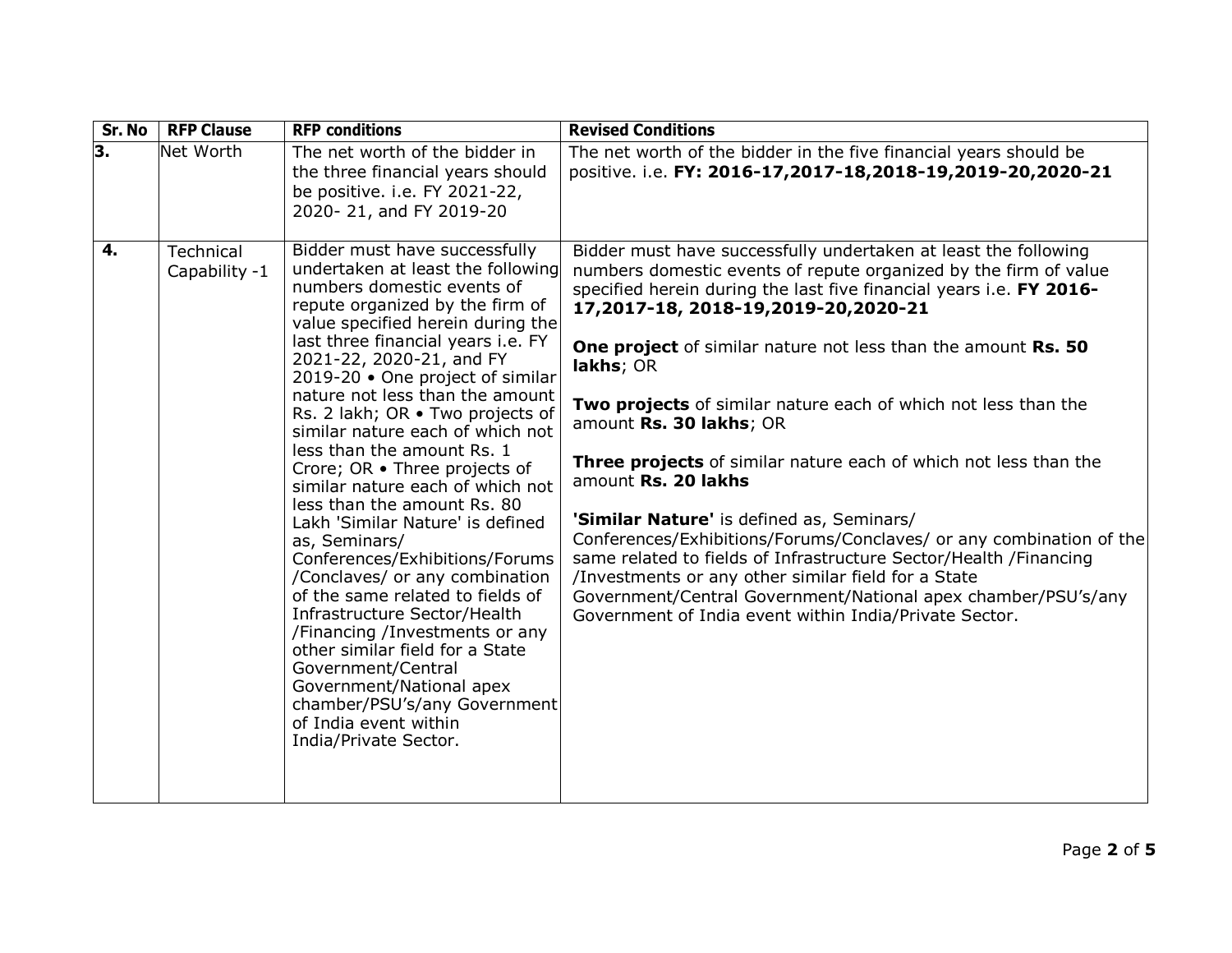| Sr. No | <b>RFP Clause</b>            | <b>RFP</b> conditions                                                                        | <b>Revised Conditions</b>                                                                                                                          |
|--------|------------------------------|----------------------------------------------------------------------------------------------|----------------------------------------------------------------------------------------------------------------------------------------------------|
| 5.     | Technical<br>Capability -2   | Experience of organizing an<br>event in India with at least<br>1,000 attendees.              | Experience of organizing an event in India with at least 1,000<br>attendees<br>Or                                                                  |
|        |                              |                                                                                              | The agency/ bidder should be empanelled in any state or central<br>agency or department as on the date of submission of bid.                       |
| 6.     | <b>Centres</b>               | Local Service The bidder should have presence<br>in Odisha with at Bhubaneswar<br>or Cuttack | The bidder should have presence in Odisha with at Bhubaneswar or<br>Cuttack OR The bidder should have presence outside state other than<br>Odisha. |
| 1.5.3  | $\mathbf{a}$<br>Venue        | Last Date & Time of Submission                                                               | Last Date & Time of Submission                                                                                                                     |
|        | Deadline<br>for<br>proposals | Submission of 17/06/2022 up to 12:30 PM                                                      | 24/06/2022 up to 12:30 PM                                                                                                                          |
|        |                              | Opening of Pre-Qualification -<br>cum - Technical Bids                                       | Opening of Pre-Qualification - cum -Technical Bids                                                                                                 |
|        |                              | 17/06/2022 at 03:00 PM                                                                       | 24/06/2022 at 03:00 PM                                                                                                                             |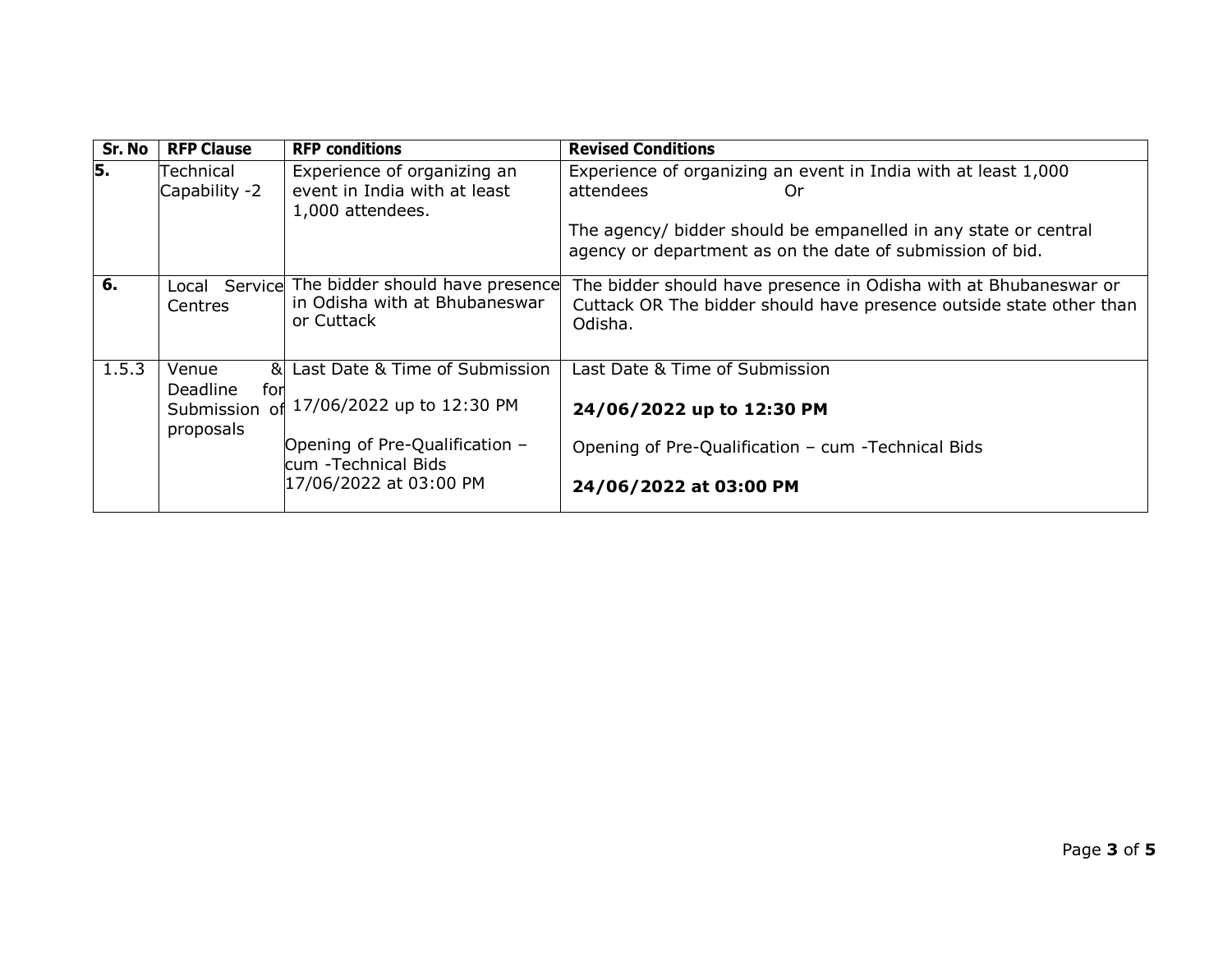## **For Technical Evaluation Criteria :**

| Sr. No | <b>RFP Clause</b> | <b>RFP conditions</b>                                        | <b>Revised Conditions</b>                                                   |
|--------|-------------------|--------------------------------------------------------------|-----------------------------------------------------------------------------|
| 1.     | Evaluation        | Bidder must have successfully                                | Bidder must have successfully undertaken at least the following             |
|        | <b>Criteria</b>   | undertaken at least the following                            | numbers domestic events of repute organized by the firm of value            |
|        |                   | numbers domestic events of                                   | specified herein during the last three financial years i.e. FY              |
|        |                   | repute organized by the firm of                              | 2018-19,2019-20, 2020-21                                                    |
|        |                   | value specified herein during the                            | <b>One</b> project of similar nature not less than the amount Rs.<br>i.     |
|        |                   | last three financial years i.e. FY                           | 50 lakhs; OR                                                                |
|        |                   | 2021-22, 2020-21, and FY 2019-                               |                                                                             |
|        |                   | 20                                                           | ji.<br>Two projects of similar nature each of which not less than           |
|        |                   | • One project of similar nature not                          | the amount $Rs. 30$ lakhs; OR                                               |
|        |                   | less than the amount Rs. 1.5                                 |                                                                             |
|        |                   | Crore; OR                                                    | <b>Three</b> projects of similar nature each of which not less than<br>iii. |
|        |                   | • Two projects of similar nature                             | the amount Rs. 20 lakhs.                                                    |
|        |                   | each of which not less than the                              |                                                                             |
|        |                   | amount Rs. 1 Crore; OR                                       | 'Similar Nature' is defined as,                                             |
|        |                   | • Three projects of similar nature                           | Seminars/Conferences/Exhibitions/Forums/Conclaves/ or any                   |
|        |                   | each of which not less than the                              | combination of the same related to fields of Infrastructure Sector/         |
|        |                   | amount Rs. 80 Lakh. 'Similar                                 | Health/Financing/ Investments or any other similar field for a State        |
|        |                   | Nature' is defined as,                                       | Government / Central Government/National apex chamber/ PSU's                |
|        |                   | Seminars/Conferences/Exhibitions                             | /any Government of India event within India or Private Sector.              |
|        |                   | /Forums/Conclaves/ or any<br>combination of the same related | Four minimum projects with of Rs 20 Lakh or above (2 mark per               |
|        |                   |                                                              | project) (Maximum 10 marks)                                                 |
|        |                   | to fields of Infrastructure Sector/                          | <b>One</b> minimum project with of Rs 30 Lakh & above (5 marks per          |
|        |                   | Health/Financing/ Investments or                             | project) (maximum 10 marks)                                                 |
|        |                   | any other similar field for a State<br>Government / Central  | <b>One</b> project with of Rs 50 lakhs or above (5 marks per project)       |
|        |                   | Government/National apex                                     | (Maximum 10 marks)                                                          |
|        |                   | chamber/ PSU's /any Government                               |                                                                             |
|        |                   | of India event within India or                               |                                                                             |
|        |                   |                                                              | Other Points Remains Same as per RPF.                                       |